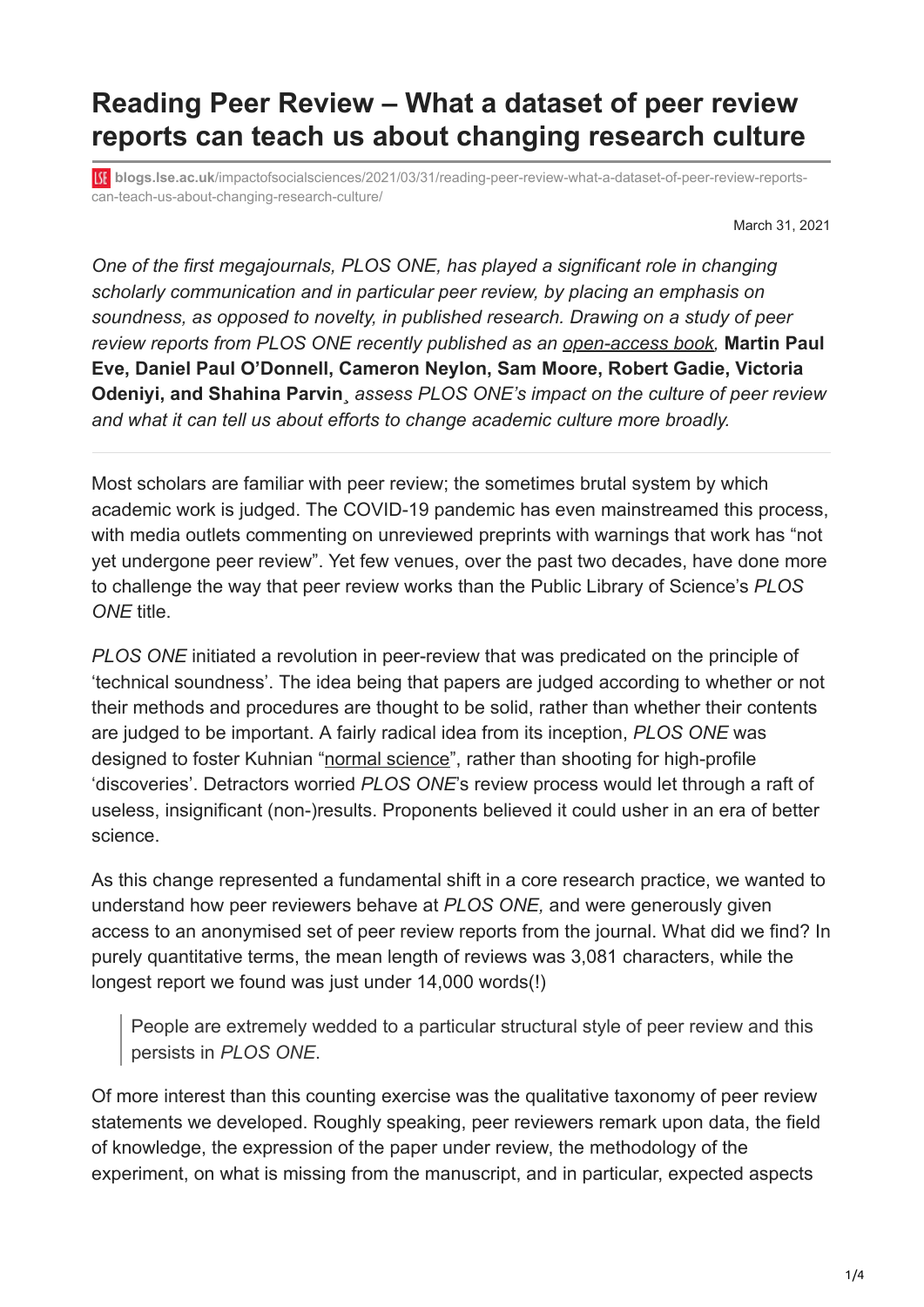of the paper (e.g. the abstract). In addition to looking for categories, we also assessed sentiment; that is, how positively or negatively a reviewer felt about the aspect on which they were remarking. This provided a high-level picture of the structure of these reports.

In some ways, the peer review reports at *PLOS ONE* are highly standardised. 87% of the reports that we studied contained a summary statement within the first six sentences of their review. Such statements usually restate the aim of the paper under review and can serve a legitimation and verification function (the correct paper is being discussed and the reviewer demonstrates their competence). People are extremely wedded to a particular structural style of peer review and this persists in *PLOS ONE*.

Yet the true area where *PLOS ONE* aimed to foster change was in terms of not appraising novelty but instead valuing elements such as reproducibility – the "technical soundness" criterion. We found, nonetheless, that reviewers for *PLOS ONE* frequently comment on the novelty of the papers that they are reviewing, but they do not usually remark upon reproducibility. Thus, although the review criteria of *PLOS ONE* are set at a strict boundary of "technical soundness" and we expected that reviewers would understand this, 77% of the reports that we examined commented either positively or negatively on (and, on some occasions, both positively and negatively upon different aspects of) the potential, novelty, and significance of the paper.

This is not a straightforward disregard for the rules. At least part of the *PLOS ONE* review process *does* request that reviewers comment on the significance, novelty, or importance of the work, albeit not as a criterion for acceptance, but to assist the editors in highlighting work – after publication – that reviewers believe merits especial attention. That said, most instances of commentary on novelty in our sample used this appraisal within the review as an evaluation criterion, rather than as guidance markers to editors.

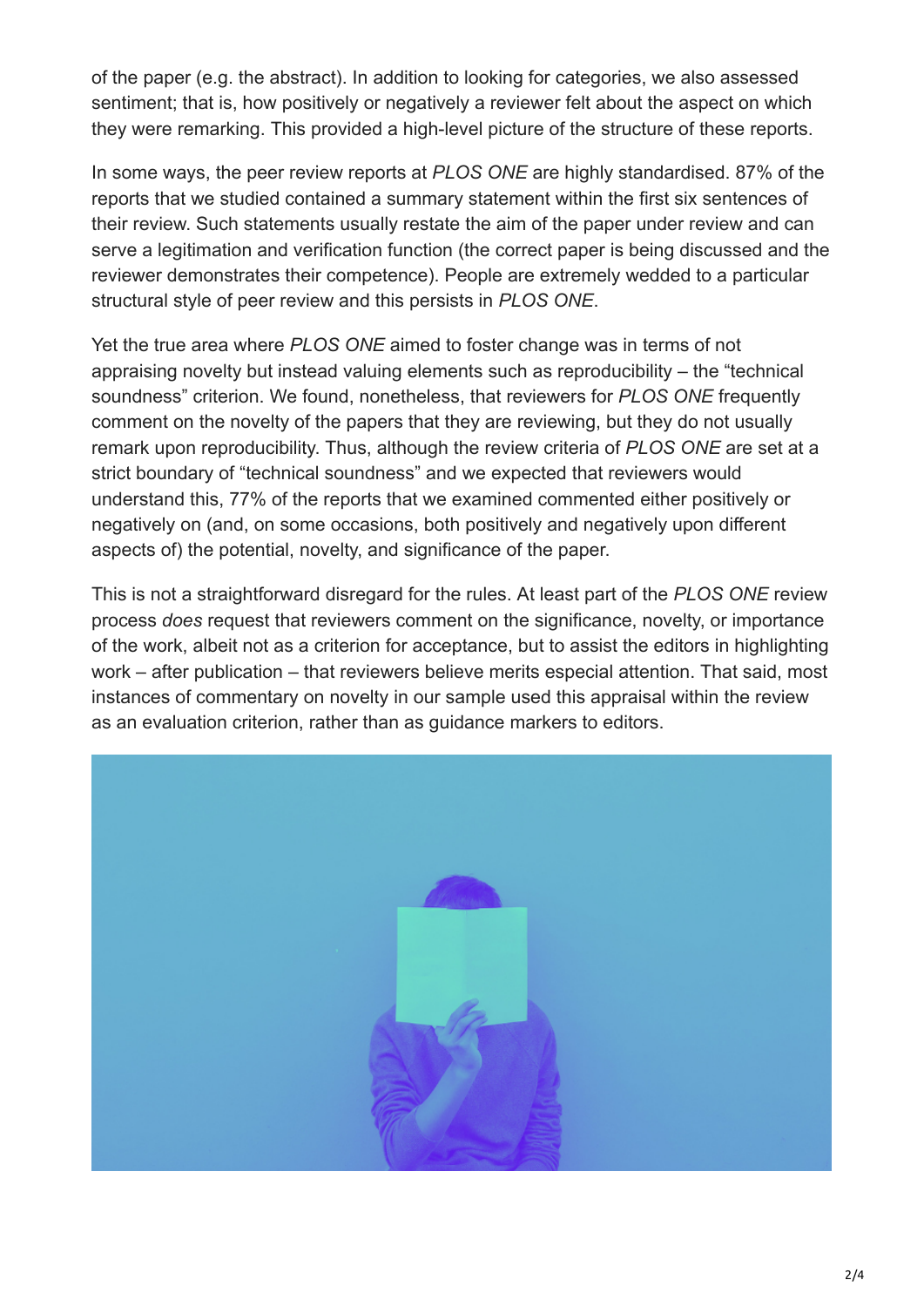More in line with the *PLOS ONE*'s goals, however, we did encounter reports where reviewers chastised authors for making what the referees considered to be unnecessary or counterproductive claims of novelty\*:

## *"the study is novel, but is that necessarily important?",*

## *"the authors make much ado about the fact that the study is the first of its kind, but is it better to be first or to make an important contribution"*

On occasion, reviewers praised authors' modesty, noting in one case that they "make reasonable and humble claims about the finding with a well-balanced explanation of the limitations of the study". Nonetheless, in general, despite PLOS's intention radically to modify peer review, reviewers' behaviours turn out to be far more resistant to change.

Given a rare chance to interrogate the normally hidden aspects of peer review, another question that we explored within the dataset was the extent to which the mythically harsh statements of [Reviewer Two](https://amlbrown.com/2015/11/10/how-not-to-be-reviewer-2/) were a reality. Were people really as brutal in their peer review reports as are usually claimed?

The answer is "yes, sometimes". Statements often included quite negative and at times scathing and personal attacks directed towards the authors and, in some cases, the editors who agreed to send the article out for review:

## *"in summary, this manuscript as currently conceived and written should not be published in any reputable peer reviewed journal";*

*"these findings alone represent a minimal manuscript with effectively no major selling points to warrant publication";*

*"the manuscript reads very much like a portion of a thesis rather than a selfcontained manuscript for public dissemination";*

*"the bulk of the writing is conjecture, speculation, unsupported theories, statements that lack data, etc."; "there is essentially no possibility of publication in the current format";*

*"these findings are not worth much of a publication, much less a publication in PLoS";*

*"the text is ridiculously unsupported, to the point where I would have been embarrassed to submit such a manuscript";*

*"I could complain more and more … but this manuscript is so poor that I am surprised it made it past editorial review";*

And finally, *"this is a poorly conceived paper with muddled logic which has no point".*